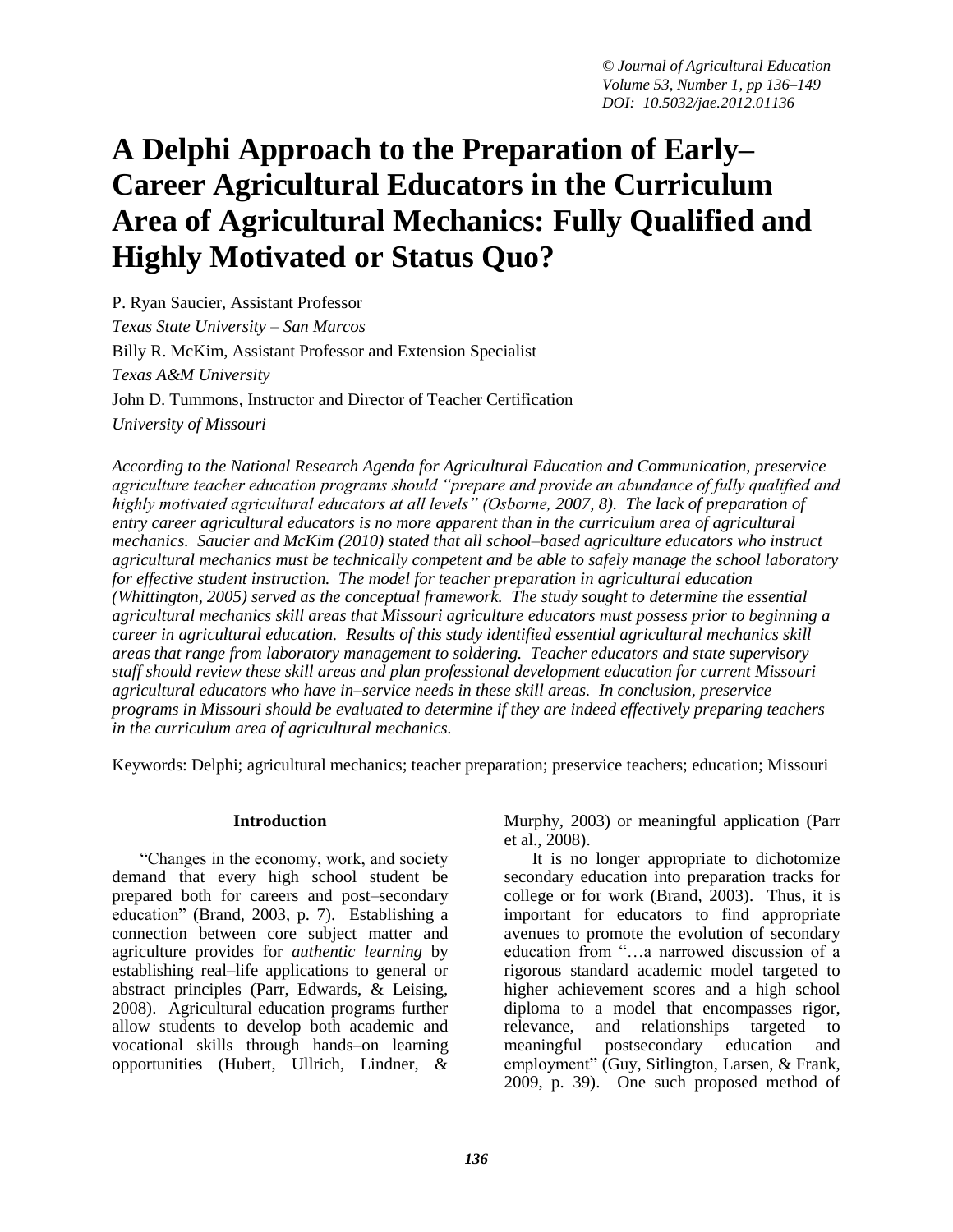accommodating this transition has been the integration of science, technology, engineering, and mathematics (STEM) into agricultural mechanics curriculum (Parr et al., 2008).

Integration of mathematics or science into agriculture mechanics curriculum has been reported as a method of connecting core subject matter with meaningful application (Parr et al., 2008). Unfortunately, integration of current technological advances in agriculture has been identified as one of the highest–rated needs of preservice and in–service agriculture teachers (Duncan, Ricketts, Peak, & Uesseler, 2006). Integration of STEM into agriculture curriculum is beneficial and is already well noted in the literature (Kotrlik & Redmann, 2009; Myers, Dyer, & Washburn, 2005; Thoron & Myers, 2010; Warnick, Thompson, & Gummer, 2004). It is, however, unlikely that beginning teachers will succeed in integrating STEM into their courses without adequate preparation at the preservice level. Therefore, it is important to identify the needs of beginning agricultural educators, especially the relevant skills that link classroom/laboratory instruction to real–world application (Hubert et al., 2003; Parr et al., 2008)— these skills are included in agricultural mechanics curriculum.

Teachers who have completed no more than three years of teaching have been classified as beginning teachers (Huberman, 1989; Myers et al., 2005). Clearly identifying the in–service needs of beginning teachers has been difficult, even through the use of various instruments and designs (Birkenholz & Harbstreit, 1987; Joerger, 2002; Myers et al., 2005), and from various perspectives (Garton & Chung, 1996). Variation between individual programs has been purported as a possible cause of difficulty in identifying the in–service needs of beginning teachers (Birkenholz & Harbstreit, 1987; Myers et al., 2005). Nonetheless, the consequence of not understanding those needs is likely to be negative (Myers et al., 2005), possibly even contributing to higher rates of teacher attrition.

"The shortage of qualified agriculture teachers is the greatest challenge facing FFA and agricultural education" (National FFA Organization, 2010, para. 2), and is well noted in the literature (Camp, Broyles, & Skelton, 2002; Connors, 1998; Myers et al., 2005). Furthermore, the *No Child Left Behind Act* additionally mandates highly qualified

teachers—without limitation to classroom instruction—for good reason: More than 11,000 school–based agriculture teachers deliver "innovative, cutting–edge and integrated curriculum to students…" of which, 59% offer agricultural mechanics courses (National FFA Organization, 2010, para. 2). Much of the instruction of agricultural mechanics information takes place in the laboratory setting (Johnson & Schumacher, 1989) and relies on teachers proficient in agricultural mechanics skill areas (Saucier & McKim, 2010).

# **Literature Review**

According to Zull (2002), true comprehension and understanding emerges from sensing, integrating, and acting—essentially learning through application or *experiential learning*. Agricultural education laboratories allow students to actively engage in scientific inquiry and application (Osborne & Dyer, 2000). Beyond application, agricultural mechanics laboratories provide teachers a venue to connect application to theory (Parr, Edwards, & Leising, 2008), which is arguably essential and applicable in STEM areas. Knowledge and skills associated with agricultural mechanics education are essential for agricultural educators who intend to provide a safe and efficient laboratory learning environment for agricultural mechanics students (Saucier, Terry, & Schumacher, 2009). Administrators rely on the knowledge and expertise of agriculture teachers to provide high–quality instruction in a safe environment for school age students (Dyer & Andreasen, 1999; Gliem & Miller, 1993; McKim, Saucier, & Reynolds, 2010). Furthermore, parents demand that their children receive safe and proper instruction with adequate supervision from qualified individuals (Dyer & Andreasen, 1999). Therefore, safety is the single most important consideration when teaching in a laboratory environment (Dyer & Andreasen, 1999) and is the primary responsibility of the teacher (Gliem & Miller, 1993).

Agricultural mechanics courses continue to be one of the most popular course options for Missouri agricultural education students (T. Heiman, personal communication, September 2, 2008). In fact, students list agricultural mechanics and technology as their most popular future career choice (Missouri Department of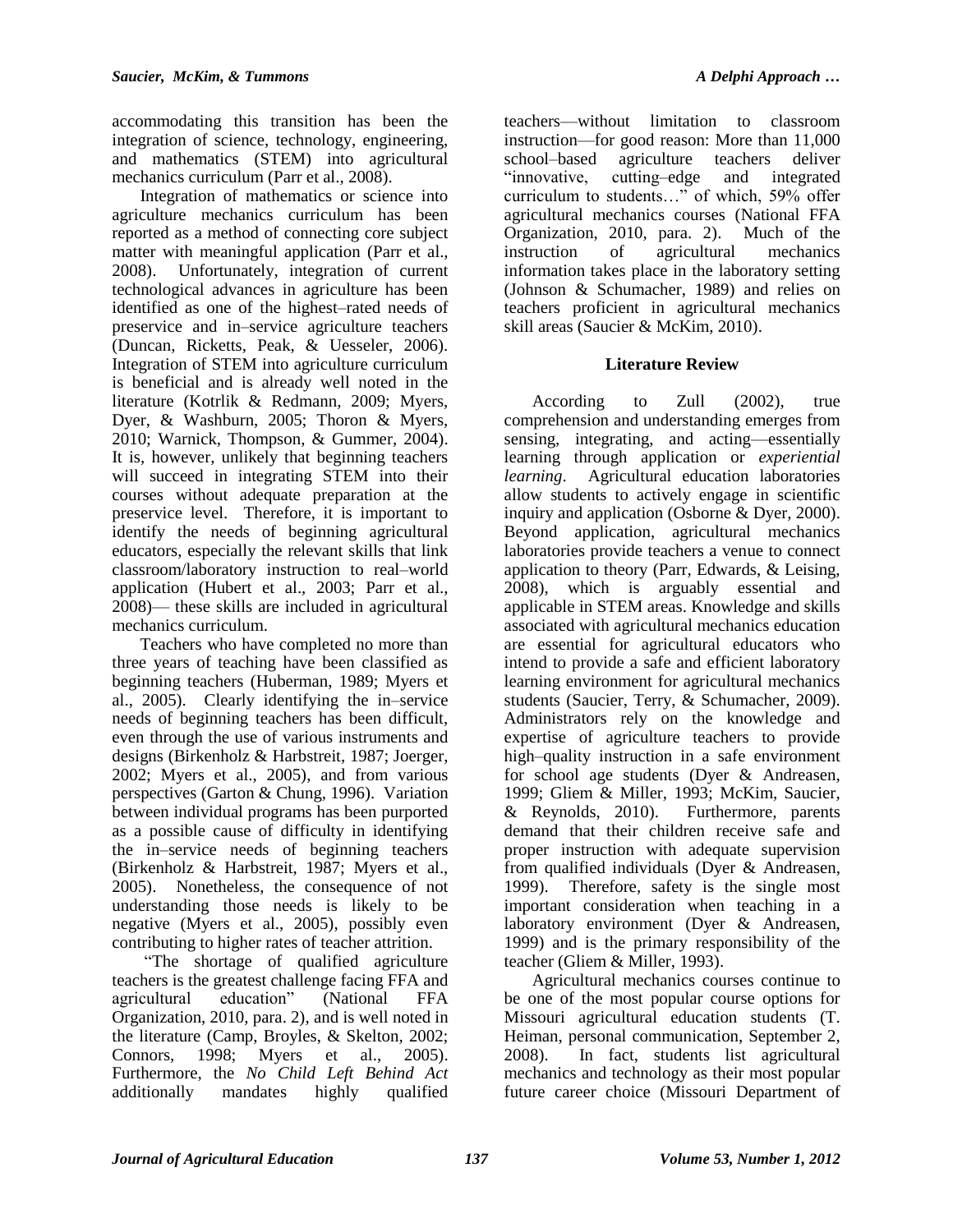Elementary and Secondary Education, 2010). Unfortunately, if the supply of highly qualified, agriculture teachers is diminishing (National FFA Organization, 2010), then it is also likely that the supply of highly qualified agriculture teachers with adequate agricultural mechanics education is diminishing as well.

In a 2009 study by Saucier, Terry, & Schumacher, it was found that Missouri agriculture teachers had an average of 11 college credit hours of agricultural mechanics education. In a similar study of the same population conducted in 1990, Missouri teachers had an average of over 17 college credit hours in agricultural mechanics education (Johnson, Schumacher, & Stewart, 1990). Currently, agricultural teacher education degree programs from the various institutions within the state of Missouri, on average, only require graduates to possess slightly over eight credit hours of agricultural mechanics education (College of the Ozarks, 2010; Missouri State University, 2010; Northwest Missouri State University, 2010; University of Missouri, 2010; University of Central Missouri, 2010). Although this statistic may seem isolated to the state of Missouri, past national studies have found even less stringent standards. In a national study of 59 universities that educate new agriculture teachers, Hubert and Leising (2000) found that the majority of preservice programs required three hours of agricultural mechanics coursework for teacher certification.

Researchers in several states have reported that school–based agriculture teachers had professional development needs in the area of agricultural mechanics: Kansas (Washburn, King, Garton, & Harbstreit, 2001), Louisiana (Fletcher & Miller, 1995), Missouri (Johnson, Schumacher, & Stewart, 1990; Johnson & Schumacher, 1989; Saucier, Terry, & Schumacher, 2009), Nebraska (Schlautman & Silletto, 1992), Texas (Saucier & McKim, 2010) and Wyoming (McKim, Saucier, & Reynolds, 2010). Researchers have also concluded that recent graduates of agricultural teacher preparation programs were deficient in aspects related to agricultural mechanics instruction (Barrick & Powell, 1986; Birkenholz & Harbstreit, 1986; Dyer & Andreasen, 1999; Swan, 1992). Following a review of the literature, it can be posited that agriculture teachers, at all career levels, have professional

development education needs in the area of agricultural mechanics.

In 1938, Dewey further defined the characteristics of experiential learning as *hands– on, contextual, problem–solving, and project– based*, which is noted as one of the "philosophical foundations of agricultural education teacher preparation" (Whittington, 2005, p. 92). Without proper preservice preparation in agricultural mechanics, it is unlikely that beginning teachers will be able to effectively use the agricultural mechanics laboratory as a mode of experiential learning and a tool to provide rigorous and relevant instruction to prepare students for meaningful postsecondary education and employment. Moreover, effectively using the agricultural mechanics laboratory to apply and reinforce theory, rather than dividing curriculum instruction into classroom instruction and laboratory activities, (i.e. simple sending students to the shop unsupervised) is essential to providing high quality agricultural mechanics instruction.

# **Conceptual Framework**

The model for teacher preparation in agricultural education (Whittington, 2005) served as the conceptual framework for this study and is based upon the philosophical foundations of agricultural teacher education: experiential learning – Dewey, Lewin, and Piaget (Kolb, 1984), problem–based teaching (Lancelot, 1944), social cognition (Bandura, 1986), and reflective practice (Schön, 1983). Course work aligned with the National Council for Accreditation of Teacher Education (NCATE) standards, Interstate New Teachers Assessment and Support Consortium (INTASC) principles, Praxis criteria for licensure, and the American Association for Agricultural Education (AAAE) standards, guides preservice teachers to the goal, which includes the necessary knowledge, skills, and disposition for entry into the teaching profession (see Figure 1).

Because many preservice programs required only three hours of agricultural mechanics coursework for teacher certification (Hubert & Leising, 2000), it is important to establish the most appropriate and necessary agricultural mechanics knowledge and skills needed by beginning teachers. Thus, it is important to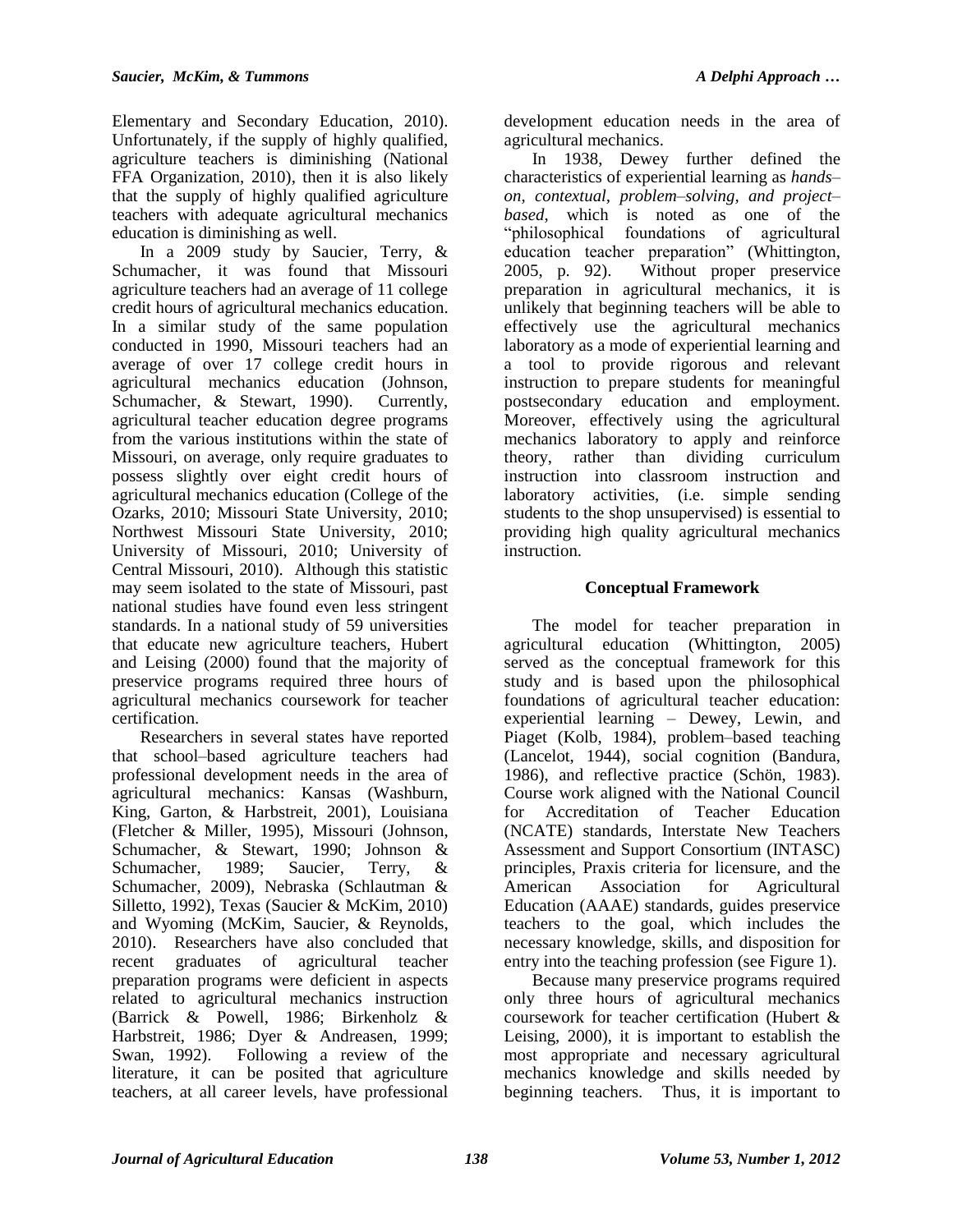accurately identify the essential agricultural mechanics skill areas needed by beginning



agriculture educators.

*Figure 1.* The model for teacher preparation in agricultural education (Whittington, 2005, p. 94).

## **Purpose and Research Question**

With a shortage of highly qualified and motivated agriculture teachers across the U.S., the continuous need for ongoing evaluations of teacher education programs (Osborne, 2007), and the continued popularity of agricultural mechanics courses in secondary agricultural education programs (T. Heiman, personal communication, September 2, 2008), warranted a need to determine the essential agricultural mechanics skills that a new agricultural educator in Missouri should possess upon the completion of a preservice agricultural education program. Therefore, the purpose of this Delphi study was to determine the essential agricultural mechanics skill areas that beginning Missouri agricultural educators should possess prior to teaching school–based agricultural education.

1. What are the essential agricultural mechanics skills for beginning Missouri agricultural educators?

## **Methods**

For this descriptive study, the Delphi technique was used to determine the essential agricultural mechanics skill areas needed for beginning Missouri school–based agricultural educators. The Delphi technique is a "group process technique for eliciting, collating, and generally directing informed judgment towards a consensus on a particular topic" (Delp, Thesen, Motiwalla & Seshadri 1977, p. 168). Additionally, the Delphi technique is a widely accepted method for achieving convergence of opinion concerning real–world knowledge solicited from experts in various areas (Hsu & Sandford, 2007; Ramsey & Edwards, 2010.) Stitt–Gohdes and Crews (2004) noted that the purpose of the Delphi technique is used to gather responses from an expert panel or panels, and combine the responses into one useful statement. Furthermore, in agricultural education, Martin and Frick (1998) noted that the Delphi technique was practical in planning curriculum and the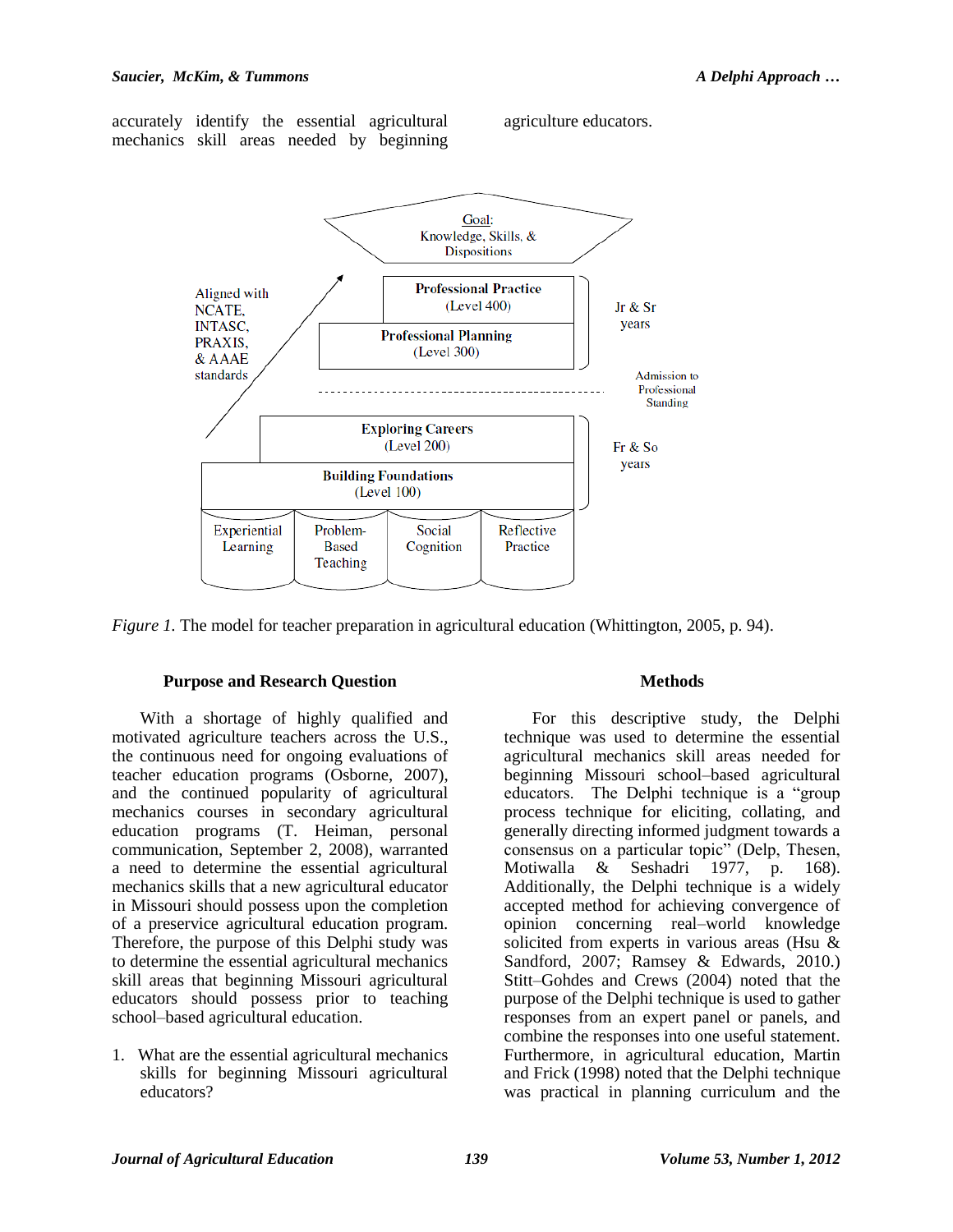development of personal qualities of student leaders.

An advantage of this technique is that it helps minimize the typical disadvantages of a traditional round table discussion. These disadvantages include: bandwagon effect of a majority opinion, the power of persuasiveness of an individual, the vulnerability of group dynamics to manipulation, and the unwillingness of individuals to abandon publicly stated opinions (Issac & Michael, 1987).

The data collection process for a Delphi study consists of a series of four questionnaires (Isaac & Michael, 1987). The Delphi technique begins with the identification of group members whose consensus opinions are sought. These group members are commonly known as a panel of experts. Additionally, these group members were identified due to their expert knowledge in the subject matter being explored. For this study, purposeful sampling was used to select members for the panel of experts. According to Creswell (2005), purposeful sampling can be defined as "a qualitative sampling procedure in which researchers intentionally select individuals and sites to learn or understand the central phenomenon" (p. 359).

# *Instrumentation and Expert Panelists*

According to Dalkey (1969), one of the original researchers of the Delphi technique, for a Delphi instrument to be reliable (.7 or greater), a panel of experts must consist of 11 members or more. Furthermore, Dalkey, Rourke, Lewis, and Snyder (1972) later found that a panel size of 13 was needed in order for an instrument to be reliable with a correlation coefficient of .9. To ensure the reliability of this instrument, 24 panelists were selected to serve on the panel for this study.

The 24 panelists for this study were Missouri school–based agricultural educators with expertise in teaching agricultural mechanics courses and related curriculum. To ensure a representative sample from each of the six agricultural education districts in Missouri, four teachers were identified from each district by agricultural education district supervisors and the professional development specialist from the Missouri Department of Elementary and Secondary Education. Contact information was attained from the *2008–2009 Missouri Agricultural Education Directory* (Missouri

Department of Elementary and Secondary Education, 2008). All panelists were proficient with the entry level agricultural mechanics related technical skill areas needed by early career teachers.

Before the questionnaire was distributed to panelists, face and content validity were assessed by seven individuals with expertise in agricultural education, agricultural mechanics, and research methods and design.

# *Procedures*

In the first round of the Delphi technique, the group members generate a list of goals, concerns, or issues toward which group consensus opinions are desired. The first questionnaire contained an open ended question that asked the respondents to list all agricultural mechanics skills that an entry–level Missouri agriculture teacher should be proficient in prior to starting a career in secondary agricultural education. Validity content analysis was conducted by experts including a teacher educator, three agricultural education graduate students with prior school–based agricultural education teaching experience, an agricultural systems management professor, and a professional development specialist for the Missouri Department of Elementary and Secondary Education. The content analysis resulted in 23 skill areas representative of common agricultural mechanics skills taught by Missouri school–based agricultural educators. These skill areas were then used to develop the second questionnaire.

For round two, the members of the group ranked each of the 23 skill areas, that resulted from round one, from 1 (most important skill) to 23 (least important skill) on questionnaire two. Respondents were instructed that no skill area may share the same ranking and that each skill area must be ranked. The responses were then combined to provide a mean group ranking for each skill area. The researchers then compiled the results of round two and created a new instrument for use in round 3.

Questionnaire three contained the same 23 skill areas and listed the mean group ranking for each skill area and the individual respondents ranking for each skill area. The respondent again ranked each skill area now knowing the mean group ranking and their previous ranking for each skill area. They were also asked to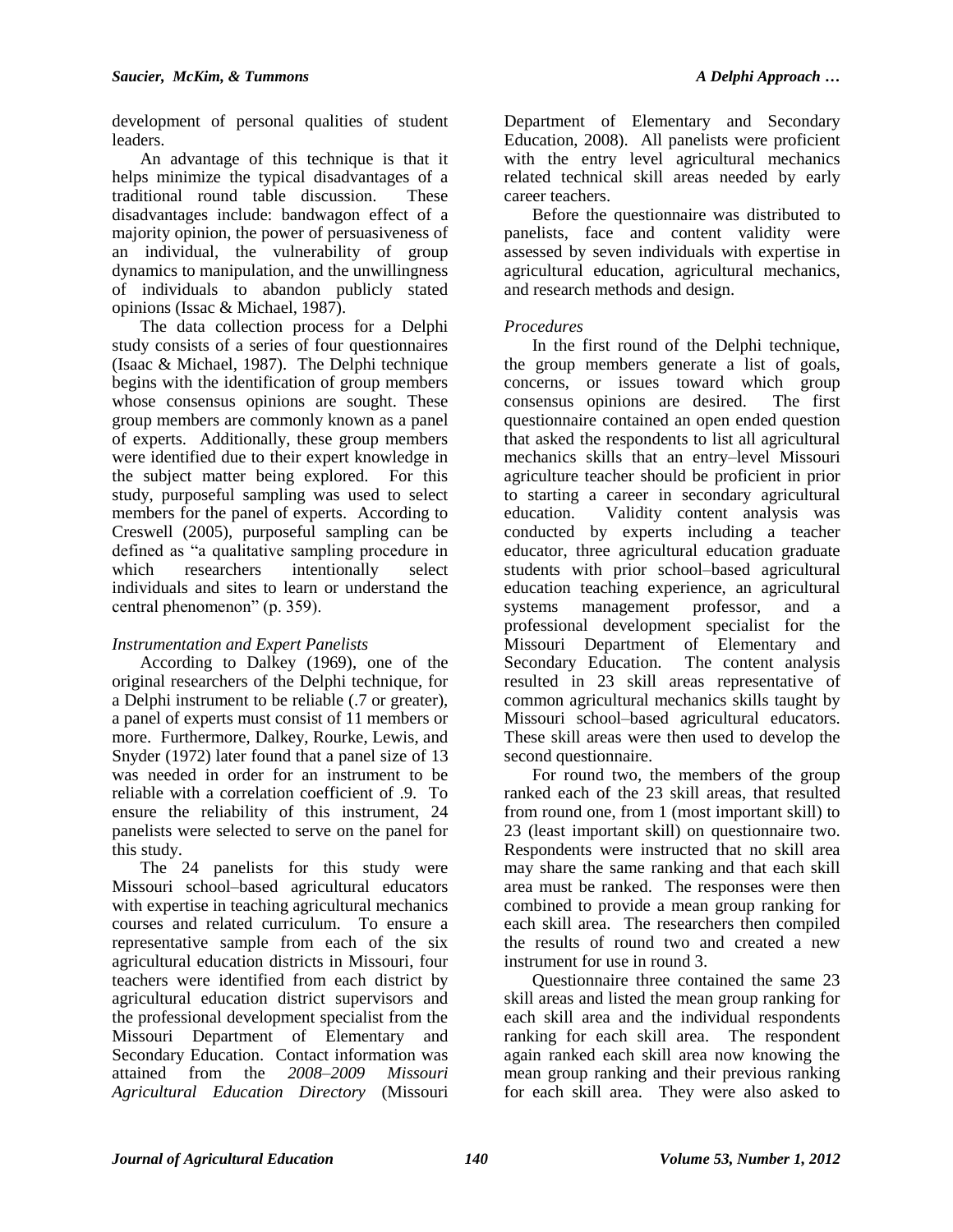provide comments if their ranking of a particular skill area differed greatly from the mean group ranking for each skill area.

After the results of questionnaire three were collected, the researchers developed a new instrument for round four. The fourth questionnaire included all 23 skill areas, the mean group rankings for each skill area, the most recent individual respondents ranking for each skill area, and any comments that the respondents supplied concerning their dissent from group ranking for each skill area. The respondents ranked each skill area for the last time knowing the mean group ranking and their previous ranking for each skill area. The final contact with the group members was a summary of their ranking of the 23 agricultural mechanics skill areas that a beginning Missouri agricultural educator should be proficient in prior to teaching school–based agricultural education.

## *Data Analysis*

Data relative to the research question were analyzed utilizing Microsoft Excel®. For the research question, the researchers determined the mean ranking, standard deviation, and rank for each agricultural mechanics skill area.

## **Results**

## *Round One*

A 75% response rate was achieved throughout all four rounds of the Delphi study. The response rate for the round 1 questionnaire was 95.83% (*n* = 23). The 23 respondents identified 180 essential agricultural mechanics skills that a beginning Missouri agricultural educator should be proficient in prior to teaching school–based agricultural education. Similar or duplicated statements (i.e. skills) were combined or eliminated while compound statements were separated (Shinn, Wingenbach, Briers, Lindner, & Baker, 2009). These skills were analyzed by a panel of experts, grouped into 23 skill areas, and were used to develop the round 2 questionnaire (see Table 1).

Table 1

*Essential Agricultural Mechanics Skill Areas Identified in Round One*

Skill Area(s) Building material management **Carpentry** Cold metal work Concrete Electricity Gas Metal Arc Welding (GMAW) Gas Tungsten Arc Welding (GTAW) Hand tools Handheld power tools Laboratory management Laboratory safety Measurement tools Methods used to teach agricultural mechanics Oxygen/ Acetylene Cutting (OAC) Oxygen/ Acetylene Welding (OAW) Plasma Arc Cutting (PAC) Plumbing Project management Shielded Metal Arc Welding (SMAW) Small gas engines Soldering Stationary power tools Surveying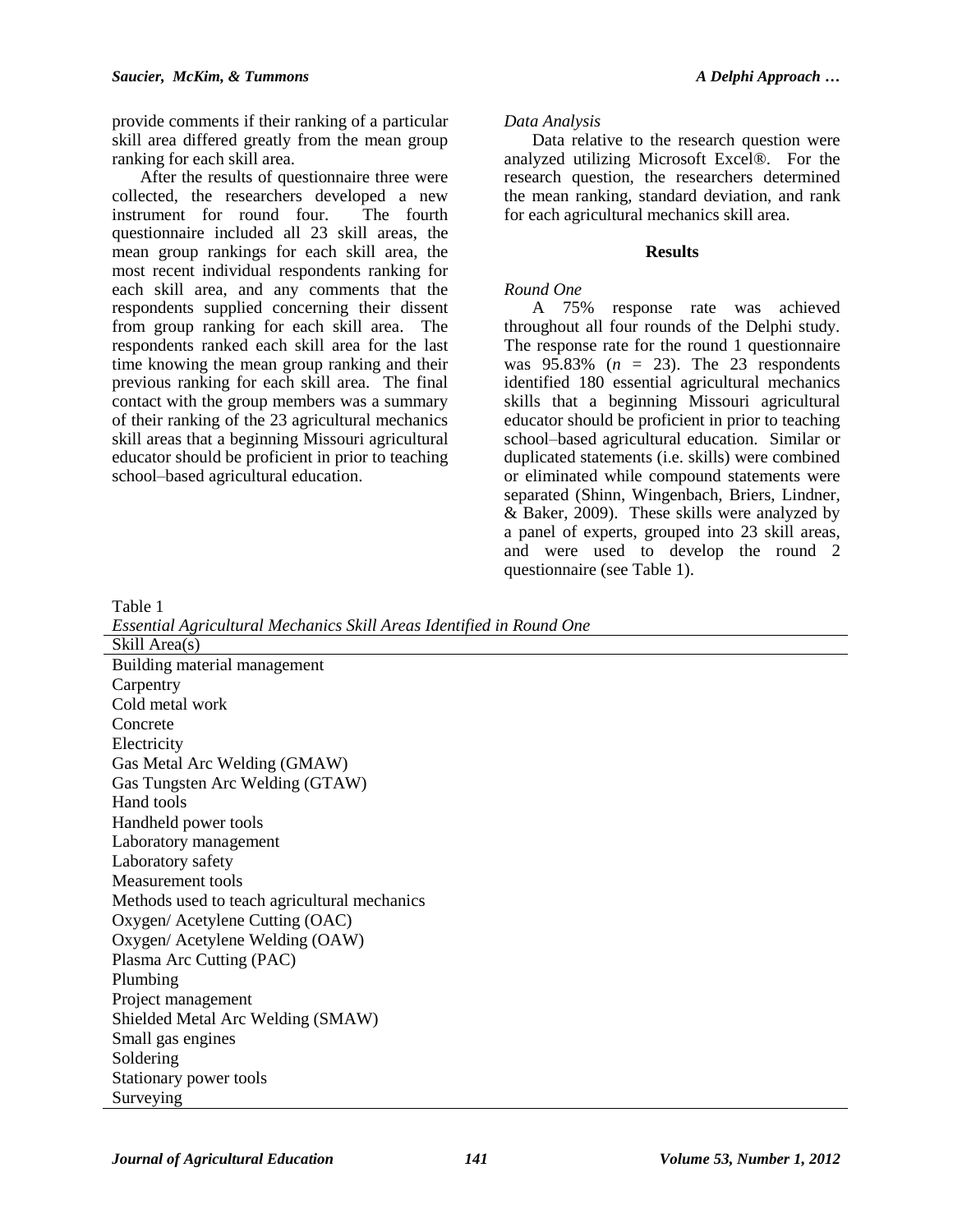#### *Round Two*

In round two, respondents ranked the 23 agricultural mechanics skill areas, from 1 (most important skill) to 23 (least important skill), as they pertain to the skill areas needed by beginning Missouri agriculture teachers. These skill areas were then used to develop the questionnaire for round three of the study. The response rate for round two of the study was 83.33%  $(n = 20)$ . Panel members identified laboratory safety as the top needed agricultural mechanics skill area  $(M = 2.25; SD = 1.62)$  for beginning Missouri agriculture teachers. Furthermore, panel members also identified the skill area of soldering ( $M = 21.60$ ;  $SD = 2.14$ ) as the least essential agricultural mechanics skill area for teachers. The remaining results of round two are displayed in Table 2.

Table 2

*Ranking of Essential Agricultural Mechanics Skill Areas Identified in Round Two*

| <u>Ramanix of Essenhan registemente incentances shah rreas racinglea in recuma r</u><br>Skill Area(s) | Mean Rank | SD   | <b>Overall Rank</b> |
|-------------------------------------------------------------------------------------------------------|-----------|------|---------------------|
| Laboratory safety                                                                                     | 2.25      | 1.62 |                     |
| Methods used to teach agricultural mechanics                                                          | 3.50      | 4.55 | $\overline{c}$      |
| Laboratory management                                                                                 | 4.60      | 5.35 | 3                   |
| Shielded Metal Arc Welding (SMAW)                                                                     | 7.10      | 2.36 | 4                   |
| Measurement tools                                                                                     | 7.80      | 4.90 | 5                   |
| Handheld power tools                                                                                  | 7.90      | 3.31 | 6                   |
| Project management                                                                                    | 8.50      | 5.25 | 7                   |
| Oxygen/ Acetylene Cutting (OAC)                                                                       | 8.60      | 3.41 | 8                   |
| Stationary power tools                                                                                | 9.10      | 3.54 | 9                   |
| Gas Metal Arc Welding (GMAW)                                                                          | 9.60      | 3.55 | 10                  |
| Building material management                                                                          | 9.75      | 6.02 | 11                  |
| Hand tools                                                                                            | 11.15     | 4.94 | 12                  |
| Carpentry                                                                                             | 12.80     | 3.71 | 13                  |
| Electricity                                                                                           | 13.80     | 3.22 | 14                  |
| Plasma Arc Cutting (PAC)                                                                              | 13.80     | 3.83 | 15                  |
| Oxygen/ Acetylene Welding (OAW)                                                                       | 15.95     | 5.93 | 16                  |
| Small gas engines                                                                                     | 16.50     | 3.62 | 17                  |
| Cold metal work                                                                                       | 16.50     | 4.81 | 18                  |
| Plumbing                                                                                              | 16.95     | 3.22 | 19                  |
| Concrete                                                                                              | 16.95     | 3.27 | 20                  |
| Gas Tungsten Arc Welding (GTAW)                                                                       | 18.80     | 3.89 | 21                  |
| Surveying                                                                                             | 21.05     | 1.67 | 22                  |
| Soldering                                                                                             | 21.60     | 2.14 | 23                  |

## *Round Three*

Respondents again ranked the 23 agricultural mechanics skill areas, from 1 (most important skill) to 23 (least important skill), in round 3 of the study. The response rate for round three of the study was  $79.16\%$  ( $n = 19$ ). Panel members again identified laboratory safety as the top needed agricultural mechanics skill area  $(M = 1.35; SD = 0.77)$  for beginning

Missouri agriculture teachers. Additionally, panel members further identified the skill area of soldering  $(M = 21.74; SD = 2.08)$  as the least essential agricultural mechanics skill area for teachers. The remaining results of round three are displayed in Table 3. The results of this round were used to develop the questionnaire for round four of the study.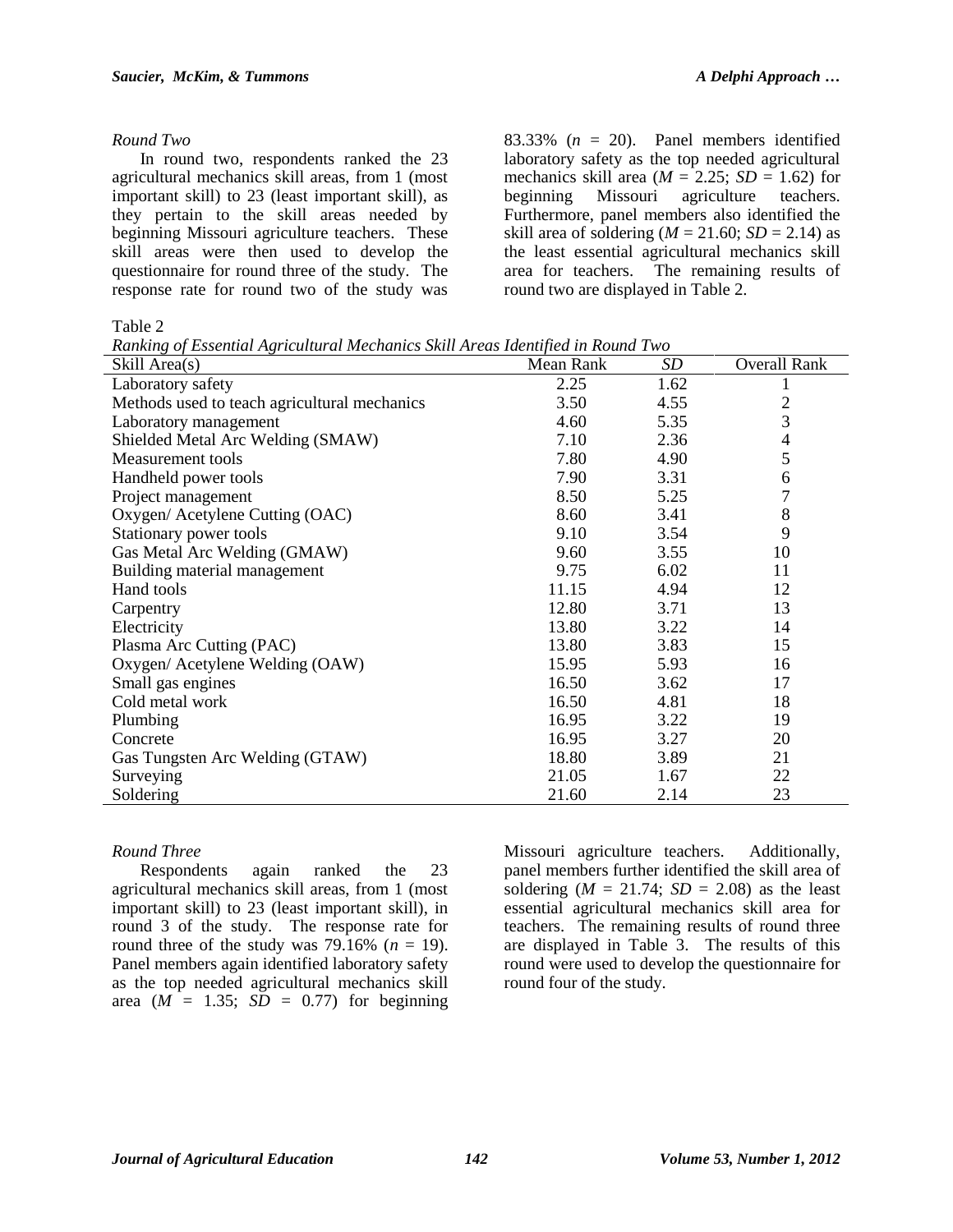Table 3

*Ranking of Essential Agricultural Mechanics Skill Areas Identified in Round Three*

| Skill Area(s)                                | Mean Rank | <b>SD</b> | <b>Overall Rank</b> |
|----------------------------------------------|-----------|-----------|---------------------|
| Laboratory safety                            | 1.35      | 0.77      |                     |
| Methods used to teach agricultural mechanics | 2.32      | 1.42      | $\overline{c}$      |
| Laboratory management                        | 3.42      | 1.98      | 3                   |
| Project management                           | 6.00      | 2.16      | $\overline{4}$      |
| Measurement tools                            | 6.05      | 3.98      | 5                   |
| Shielded Metal Arc Welding (SMAW)            | 6.53      | 2.20      | 6                   |
| Handheld power tools                         | 7.89      | 2.66      | $\overline{7}$      |
| Oxygen/ Acetylene Cutting (OAC)              | 8.21      | 2.86      | 8                   |
| Stationary power tools                       | 9.05      | 2.17      | 9                   |
| Gas Metal Arc Welding (GMAW)                 | 10.00     | 3.06      | 10                  |
| Building material management                 | 10.37     | 4.71      | 11                  |
| Hand tools                                   | 11.89     | 4.76      | 12                  |
| Carpentry                                    | 12.63     | 2.65      | 13                  |
| Electricity                                  | 14.11     | 2.47      | 14                  |
| Plasma Arc Cutting (PAC)                     | 14.68     | 3.73      | 15                  |
| Oxygen/ Acetylene Welding (OAW)              | 16.58     | 3.29      | 16                  |
| Cold metalwork                               | 16.68     | 3.56      | 17                  |
| Small gas engines                            | 17.21     | 3.17      | 18                  |
| Concrete                                     | 17.95     | 3.06      | 19                  |
| Plumbing                                     | 18.05     | 2.39      | 20                  |
| Gas Tungsten Arc Welding (GTAW)              | 20.21     | 2.88      | 21                  |
| Surveying                                    | 21.16     | 1.61      | 22                  |
| Soldering                                    | 21.74     | 2.08      | 23                  |

#### *Round Four*

In the final round respondents ranked the 23 agricultural mechanics skill areas, from 1 (most important skill) to 23 (least important skill), as they pertain to the skill areas that beginning<br>Missouri agriculture teachers should be Missouri agriculture teachers should be proficient in, for the last time. The response rate for round four of the study was  $75.00\%$  ( $n = 18$ ). Panel members continued to identify laboratory

safety as the top needed agricultural mechanics skill area ( $M = 1.50$ ;  $SD = 0.79$ ) for beginning Missouri agriculture teachers. Furthermore, panel members also identified the skill area of soldering  $(M = 22.17; SD = 2.15)$  as the least essential agricultural mechanics skill area for teachers. The remaining results of round four are displayed in Table 4.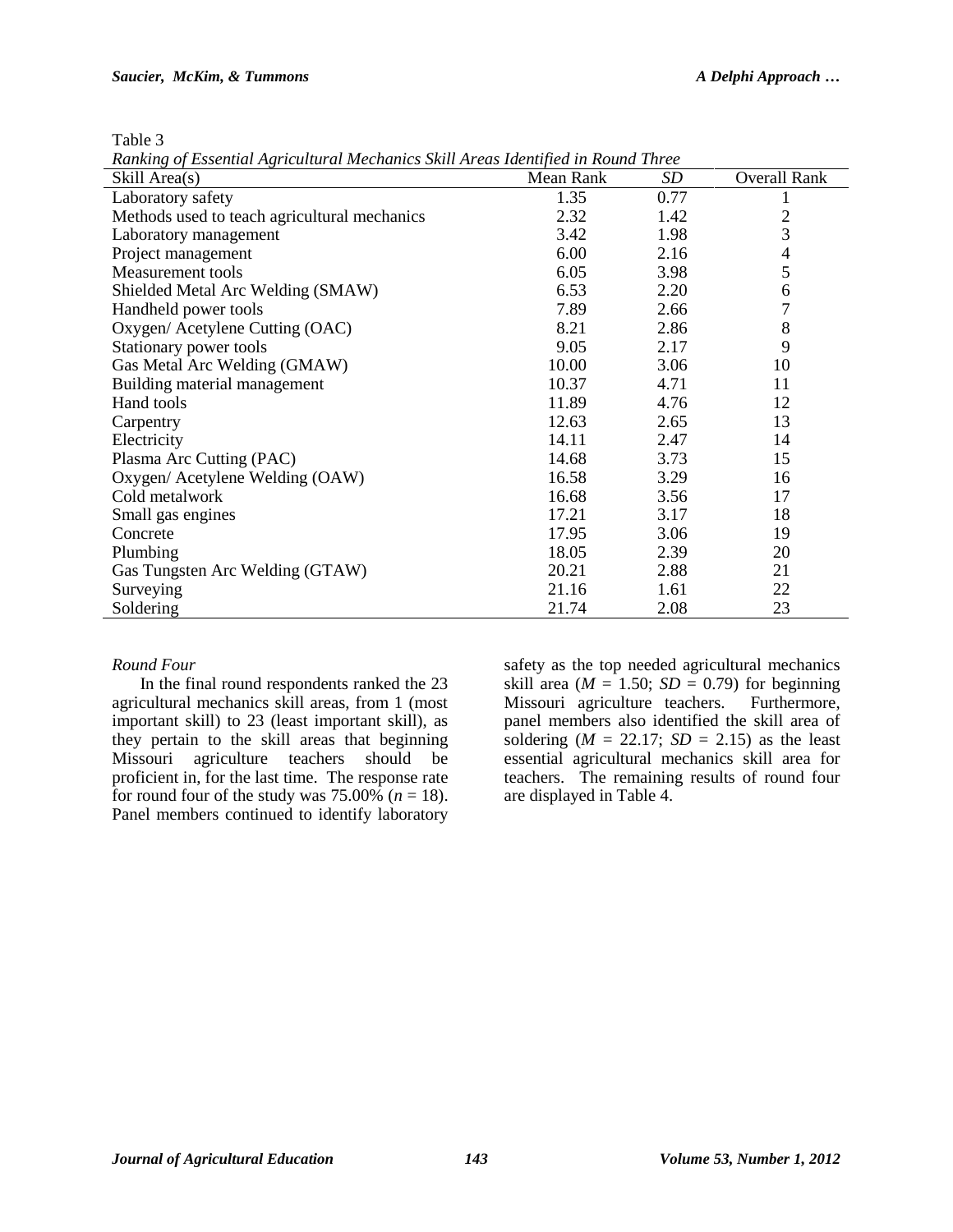#### *Saucier, McKim, & Tummons A Delphi Approach …*

Table 4

*Ranking of Essential Agricultural Mechanics Skill Areas Identified in Round Four*

| Skill Area(s)                                | Mean Rank | SD   | <b>Overall Rank</b> |
|----------------------------------------------|-----------|------|---------------------|
| Laboratory safety                            | 1.50      | 0.79 |                     |
| Methods used to teach agricultural mechanics | 2.28      | 1.36 | $\overline{c}$      |
| Laboratory management                        | 3.33      | 2.03 | 3                   |
| Measurement tools                            | 5.06      | 2.78 | 4                   |
| Project management                           | 5.39      | 2.03 | 5                   |
| Shielded Metal Arc Welding (SMAW)            | 6.83      | 1.86 | 6                   |
| Handheld power tools                         | 7.61      | 2.33 | $\overline{7}$      |
| Oxygen/ Acetylene Cutting (OAC)              | 8.33      | 2.89 | 8                   |
| Stationary power tools                       | 8.83      | 2.73 | 9                   |
| Gas Metal Arc Welding (GMAW)                 | 10.39     | 2.79 | 10                  |
| Building material management                 | 11.22     | 4.23 | 11                  |
| Carpentry                                    | 12.44     | 2.15 | 12                  |
| Hand tools                                   | 12.72     | 3.63 | 13                  |
| Electricity                                  | 13.61     | 2.30 | 14                  |
| Plasma Arc Cutting (PAC)                     | 15.06     | 3.35 | 15                  |
| Oxygen/ Acetylene Welding (OAW)              | 16.83     | 2.20 | 16                  |
| Cold metalwork                               | 16.89     | 3.38 | 17                  |
| Small gas engines                            | 17.00     | 3.11 | 18                  |
| Concrete                                     | 18.00     | 3.07 | 19                  |
| Plumbing                                     | 18.11     | 2.49 | 20                  |
| Gas Tungsten Arc Welding (GTAW)              | 20.50     | 2.57 | 21                  |
| Surveying                                    | 21.00     | 1.46 | 22                  |
| Soldering                                    | 22.17     | 2.15 | 23                  |

#### **Conclusions, Implications, and Recommendations**

A panel of experts identified 23 essential agricultural mechanics skill areas that beginning Missouri agriculture teachers should be proficient in prior to starting a career as a school–based agricultural educator. These skill areas ranged from highly technical (Gas Tungsten Arc Welding) to simple (hand tools). Laboratory safety was consistently the highest ranked skill area.

As result of this study, several implicative questions arose: Are preservice institutions in Missouri preparing new agriculture teachers with the needed agricultural mechanics skill areas to successfully gain employment upon graduation and be retained in the teaching profession? If the answer to this question is no, then why are teacher educators not adequately preparing these new teachers? Furthermore, what professional development workshops are being provided to existing teachers in the area of agricultural mechanics skill acquisition? Future

research will be necessary to answer these fore mentioned questions and others.

Additionally, are the current secondary agricultural mechanics curriculum and skills being taught in Missouri secondary agricultural education programs still viable for high school students who enter the workforce upon graduation? Are these graduates prepared for the modern workforce that emphasizes STEM integration and modern, technology–related skills? What are the current needs of the agricultural mechanics industry, in terms of post high school graduates and their knowledge and skill level? Should industry advisory groups be implemented to help modernize this state's agricultural mechanics curriculum and the employability skills of high school graduates?

Based upon the results of this study, the researchers recommend the following actions:

 Institutions from the state of Missouri should use this list of skill areas and determine if preservice students are being adequately educated in agricultural mechanics.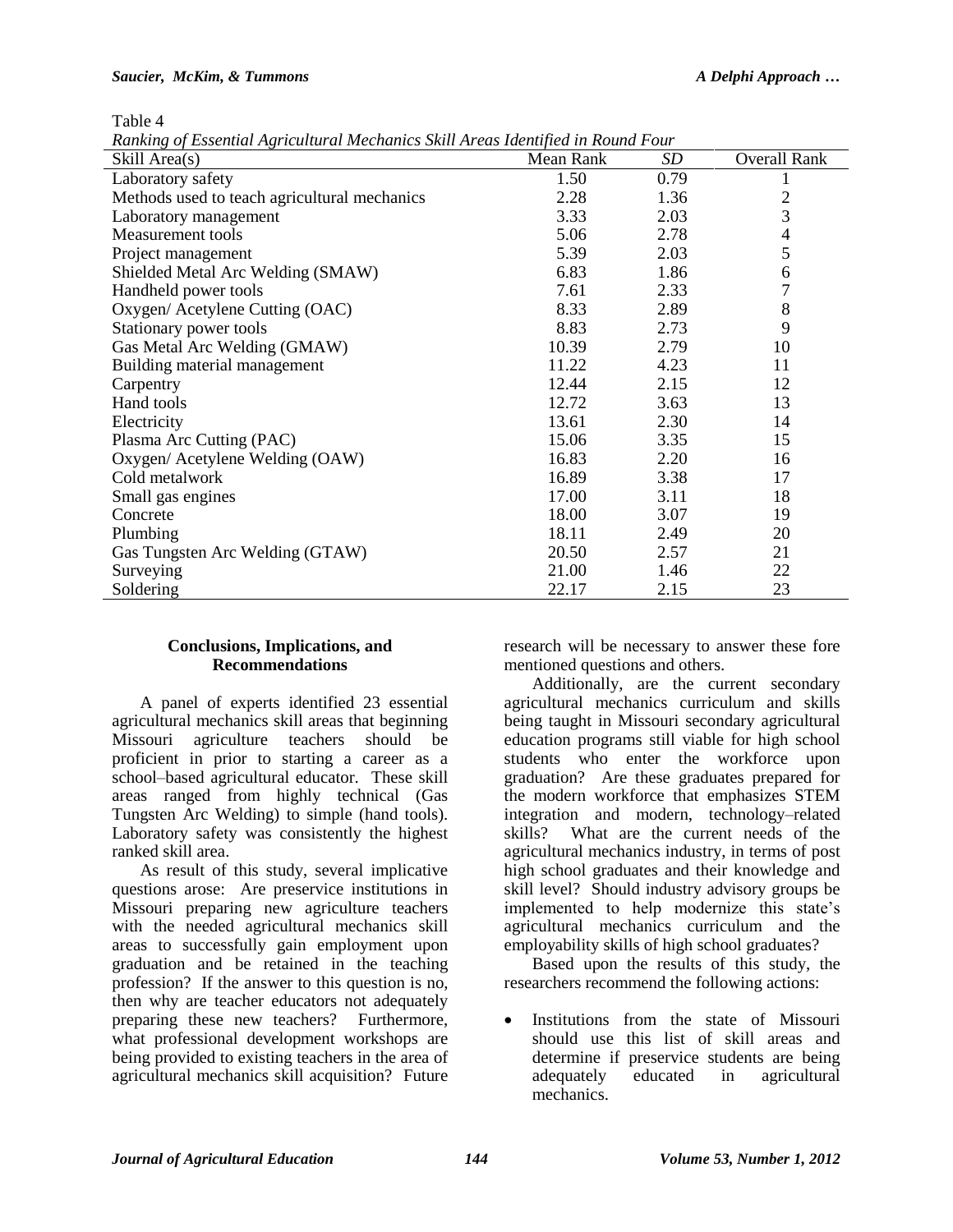- Teacher educators and state professional development staff should conduct research to determine the professional development needs of existing agriculture teachers in the area of agricultural mechanics skill proficiency.
- Teacher educators and state professional development staff should provide professional development educational opportunities for teachers, based upon empirical research.
- Researchers should assess the agricultural mechanics technology currently located within preservice agricultural education programs and compare it to the curriculum taught at the secondary level.
- Industry advisory groups should be developed and utilized to review the secondary agricultural mechanics curriculum within the state of Missouri and to determine if the existing curriculum and subsequent skills meet the needs of employers of high school graduates.

A shortage of qualified agriculture teachers is an unfortunate reality facing FFA and agricultural education (National FFA Organization, 2010). The mandate requiring highly qualified teachers, indicated in the *No* 

*Child Left Behind Act*, further complicates the issue when considering what constitutes highly qualified—especially in the laboratory setting. Therefore, teachers who are responsible for providing laboratory instruction and management must be highly qualified in areas beyond classroom instruction.

It is imperative that teacher educators, cooperating teachers, preservice teachers, and university administrators (i.e. department heads, deans, etc.) develop and follow an agreed upon plan of field–based experiences, to provide preservice teachers an opportunity to develop or expand skills and knowledge that may not be adequately provided for in their respective teacher education programs (Findlay, 1992). Although the focus of this study was beginning teachers, it should also be noted that the voids in teacher preparation programs are not new (Dyer & Andreasen, 1999). Further research is necessary to determine agricultural mechanics skill area needs of in–service teachers across the nation. National in–service needs, agricultural mechanics or otherwise, must be clearly support experiential learning, problem–based learning, social cognition, and reflective practice (Whittington, 2005), to ensure preservice education programs are preparing highly qualified teachers.

# **References**

- Bandura, A. (1986). *Social foundations of thought and action: A social cognitive theory*. Englewood Cliffs, NJ: Prentice Hall.
- Barrick, K. R., & Powell, R. P. (1986, May). *Assessing needs and planning inservice education for first– year vocational agriculture teachers.* Paper presented at the 13th Annual National Agricultural Education Research Meeting*,* Dallas, TX.
- Birkenholz, R. J., & Harbstreit, S. R. (1987). Analysis of the inservice needs of beginning vocational agriculture teachers. *Journal of the American Association of Teacher Educators in Agriculture, 28*(1), 41–49. doi: [10.5032/jaatea.1987.01041](http://dx.doi.org/10.5032/jaatea.1987.01041)
- Brand, B. (2003). *Rigor and relevance: A new vision for career and technical education. A white paper.* (ED 478344). Washington, DC: American Youth Policy Forum.
- Camp, W. G., Broyles, T., & Skelton, N. S. (2002). *A National study of the supply and demand for teachers of agricultural education in 1999–2001.* Blacksburg, VA: Virginia Polytechnic Institute and State University.
- College of the Ozarks (2011). *2009–2011 College of the Ozarks Catalog*, Retrieved from College of the Ozarks web site: http://www.cofo.edu/images/Catalog/20092011.pdf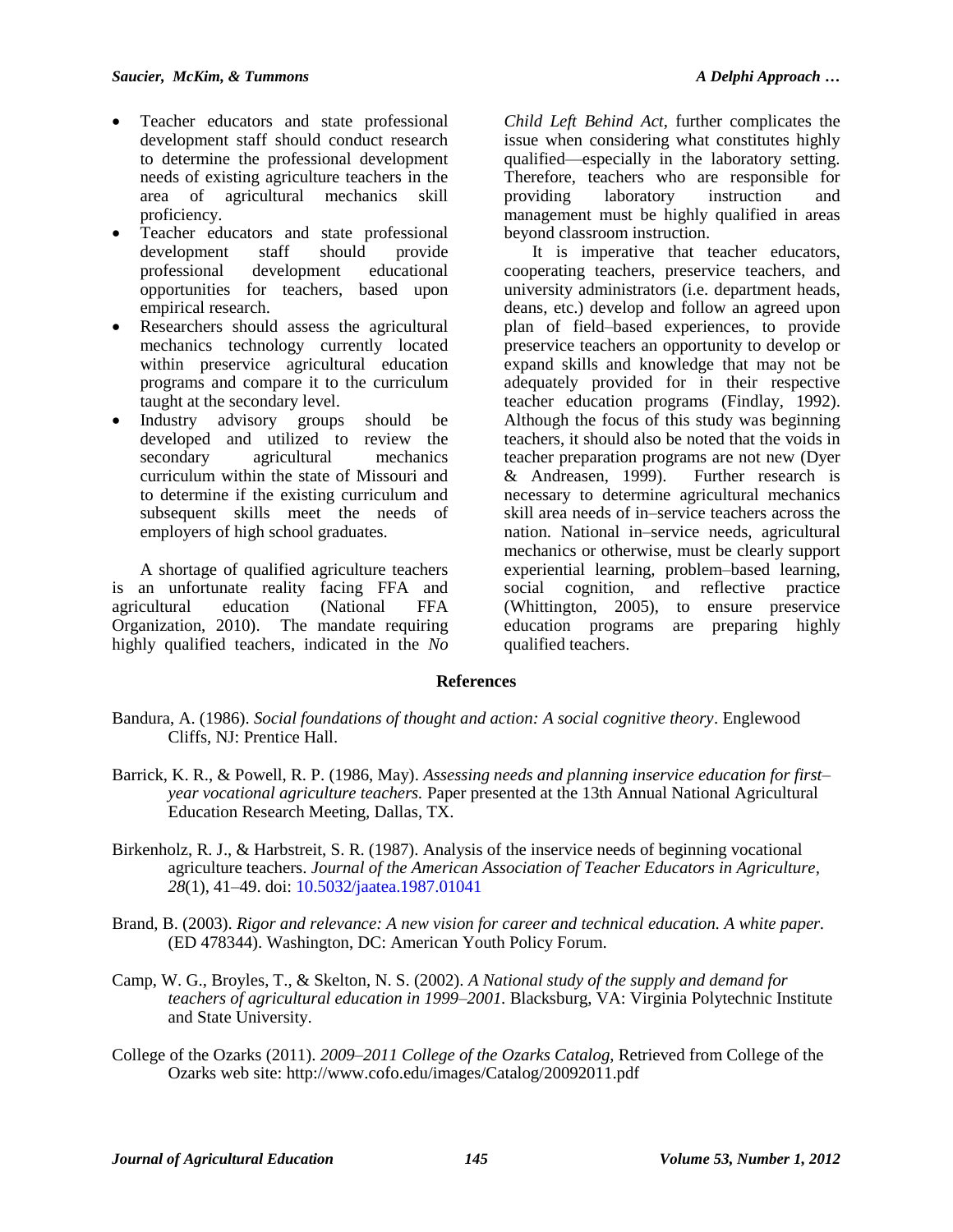- Connors, J. J. (1998). A regional Delphi study of the perceptions of NVATA, NASAE, and AAAE members on critical issues facing secondary agricultural education programs. *Journal of Agricultural Education, 39*(1), 37–47. doi: [10.5032/jae.1998.01037](http://dx.doi.org/10.5032/jae.1998.01037)
- Creswell, J. W. (2005). *Educational research: Planning, conducting, and evaluating quantitative and qualitative research* (2nd ed.). Upper Saddle River, NJ: Pearson Education.
- Dalkey, N. C. (1969). *The Delphi method: An experimental study of group opinion*. Santa Monica, CA: The Rand Corporation.
- Dalkey, N. C., Rourke, D. L., Lewis, R., & Snyder, D. (1972). *Studies in the quality of life*. Lexington, MA: Lexington Books.
- Delp, P., Thesen, A., Motiwalla, J., & Seshadri, N. (1977). *Delphi: system tools for project planning*. Columbus: National Center for Research in Vocational Education, The Ohio State University.
- Dewey, J. (1938). *Experience and education*. New York, NY: Collier Books.
- Duncan, D. W., Ricketts, J. C., Peak, J. B., & Uesseler, J. (2006). Teacher preparation and in–service needs of Georgia agriculture teachers. *Journal of Agricultural Education, 47*(2), 24–35. doi: [10.5032/jae.2006.02024](http://dx.doi.org/10.5032/jae.2006.02024)
- Dyer, J. E., & Andreasen, R. J. (1999). Safety issues in agricultural education laboratories: A synthesis of research. *Journal of Agricultural Education, 40*(2), 46–54. doi: [10.5032/jae.1999.02046](http://dx.doi.org/10.5032/jae.1999.02046)
- Findlay, H. J. (1992). Where do secondary vocational agriculture teachers acquire professional agricultural education competencies? *Journal of Agricultural Education, 33*(2), 28–33. doi: [10.5032/jae.1992.02028](http://dx.doi.org/10.5032/jae.1992.02028)
- Fletcher, W. E., & Miller, A. (1995, February). *An analysis of the agriscience laboratory safety practices of Louisiana vocational agricultural teachers*. Paper presented at the 44th Annual Southern Agricultural Education Research Meeting, Wilmington, NC.
- Garton, B. L., & Chung, N. (1996). The inservice needs of beginning teachers of agriculture as perceived by beginning teachers, teacher educators, and state supervisors. *Journal of Agricultural Education, 37*(3), 52–58. doi: [10.5032/jae.1996.03052](http://dx.doi.org/10.5032/jae.1996.03052)
- Gliem, J. A., & Miller, G. (1993). Administrators' attitudes, policies, and procedures regarding safety in vocational education laboratories. *Journal of Agricultural Education, 34*(4), 1–7. doi: [10.5032/jae.1993.04001](http://dx.doi.org/10.5032/jae.1993.04001)
- Guy, B. A., Sitlington, P. L., Larsen, M. D., & Frank, A. R. (2009). What are high schools offering as preparation for employment? *Career Development for Exceptional Individuals, 32*(1), 30–41. doi: [10.1177/0885728808318625](http://dx.doi.org/10.1177/0885728808318625)
- Hsu, C., & Sandford, B. A. (2007). The Delphi technique: Making sense of consensus. *Practical Assessment Research & Evaluation, 12*(10), 1–7.
- Huberman, M. A. (1989). The professional life cycle of teachers. *Teachers College Record, 91*(1), 31–57.
- Hubert, D., & Leising, J. (2000). An assessment of agricultural mechanics course requirements in agricultural teacher education programs in the United States. *Journal of Southern Agricultural Education Research*, *50*(1), 18–26.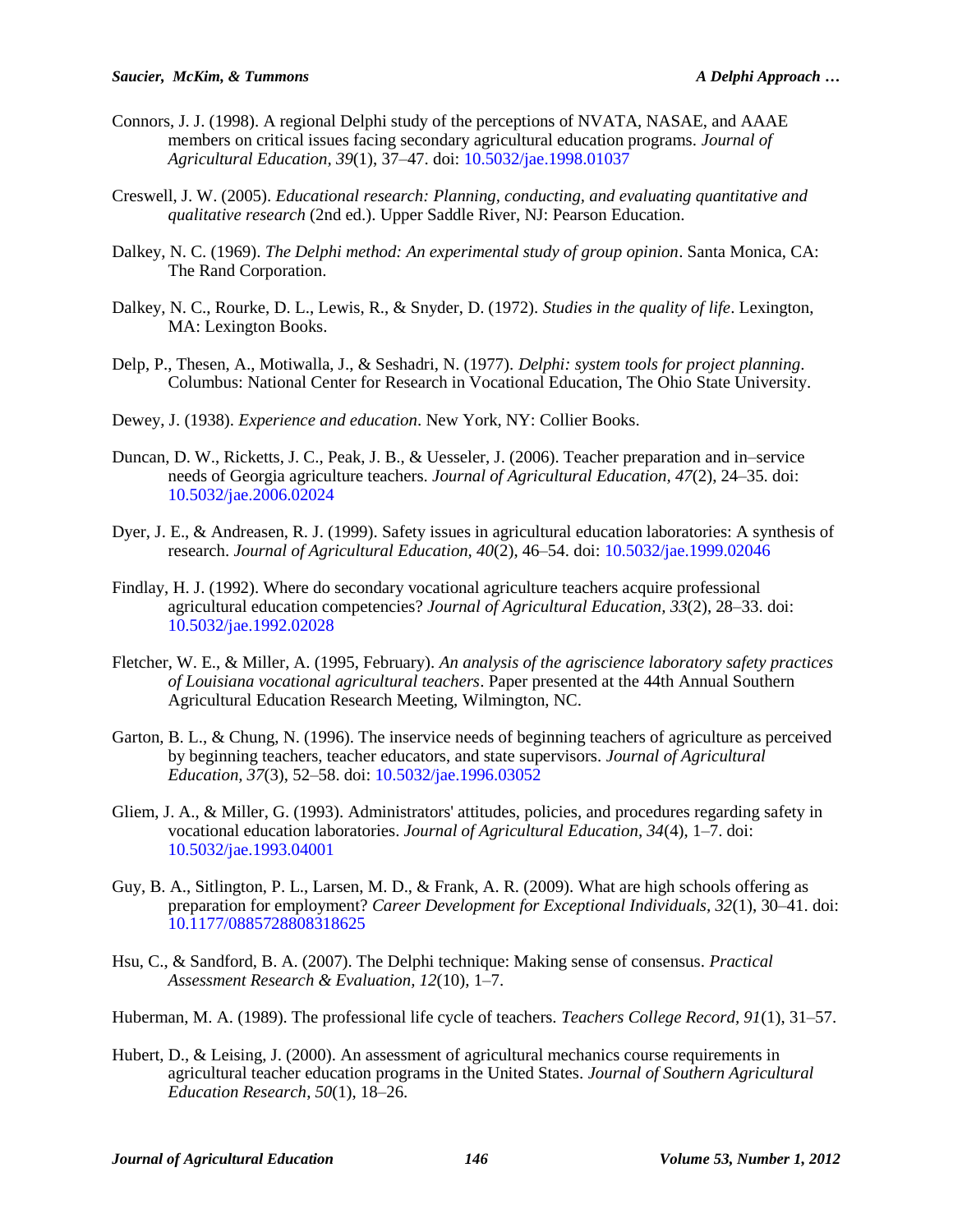- Hubert, D., Ullrich, D., Lindner, J., & Murphy, T. (2003). An examination of Texas agriculture teacher safety attitudes based on a personal belief scale from common safety and health practices. *Journal of Agricultural Systems, Technology and Management, 17*, 1-13.
- Isaac, S., & Michael, W. B. (1987). *Handbook in research and evaluation*. San Diego, CA: Edits Publishers.
- Joerger, R. M. (2002). A comparison of the inservice education needs of two cohorts of beginning Minnesota agricultural education teachers. *Journal of Agricultural Education, 43*(3), 11–24. doi: [10.5032/jae.2002.03011](http://dx.doi.org/10.5032/jae.2002.03011)
- Johnson, D. M., Schumacher, L. G., & Stewart, B. R. (1990). An analysis of the agricultural mechanics laboratory management inservice needs of Missouri agriculture teachers. *Journal of Agricultural Education, 31*(2), 35–39. doi: [10.5032/jae.1990.02035](http://dx.doi.org/10.5032/jae.1990.02035)
- Johnson, D. M., & Schumacher, L. G. (1989). Agricultural mechanics specialists identification and evaluation of agricultural mechanics laboratory management competencies: A modified Delphi approach. *Journal of Agricultural Education, 30*(3), 23–28. doi: [10.5032/jae.1989.03023](http://dx.doi.org/10.5032/jae.1989.03023)
- Kolb, D. A. (1984). Experiential learning: Experience as the source of learning and development. Englewood Cliffs, NJ: Prentice–Hall.
- Kotrlik, J. W., & Redmann, D. H. (2009). A trend study: Technology adoption in the teaching–learning process by secondary agriscience teachers – 2002 and 2007. *Journal of Agricultural Education, 50*(2), 62–74. doi: [10.5032/jae.2009.02062](http://dx.doi.org/10.5032/jae.2009.02062)
- Lancelot, R. L. (1944). *Permanent learning: A study of educational techniques*. New York, NY: John Wiley & Sons.
- Martin, A. G., & Frick, M. J. (1998). The Delphi technique: An informal history of its use in agricultural education research since 1984. *Journal of Agricultural Education, 39*(1), 73–79. doi: [10.5032/jae.1998.01073](http://dx.doi.org/10.5032/jae.1998.01073)
- McKim, B. R., Saucier, P. R., & Reynolds, C. L. (2010, May). *Laboratory management in–service needs of Wyoming secondary agriculture teachers*. Paper presented at the 2010 American Association for Agricultural Education Conference, Omaha, NE.
- Missouri Department of Elementary and Secondary Education. (2010). *Agricultural education in Missouri*. Retrieved from: http://dese.mo.gov/divcareered/documents/Ag\_Ed\_in\_MO\_2010\_000.pdf
- Missouri Department of Elementary and Secondary Education. (2008). *2008–2009 Missouri agricultural education directory*. Jefferson City, MO: Missouri Department of Elementary and Secondary Education.
- Missouri State University. (2011). *2009–2010 Undergraduate Catalog*. Retrieved August 29, 2011, from Missouri State University web site: http://www.missouristate.edu/assets/registrar/11– 12\_Undergraduate\_Catalog\_–\_All\_pages.pdf
- Myers, B. E., Dyer, J. E., & Washburn, S. G. (2005). Problems facing beginning agriculture teachers. *Journal of Agricultural Education, 46*(3), 47–55. doi: [10.5032/jae.2005.03047](http://dx.doi.org/10.5032/jae.2005.03047)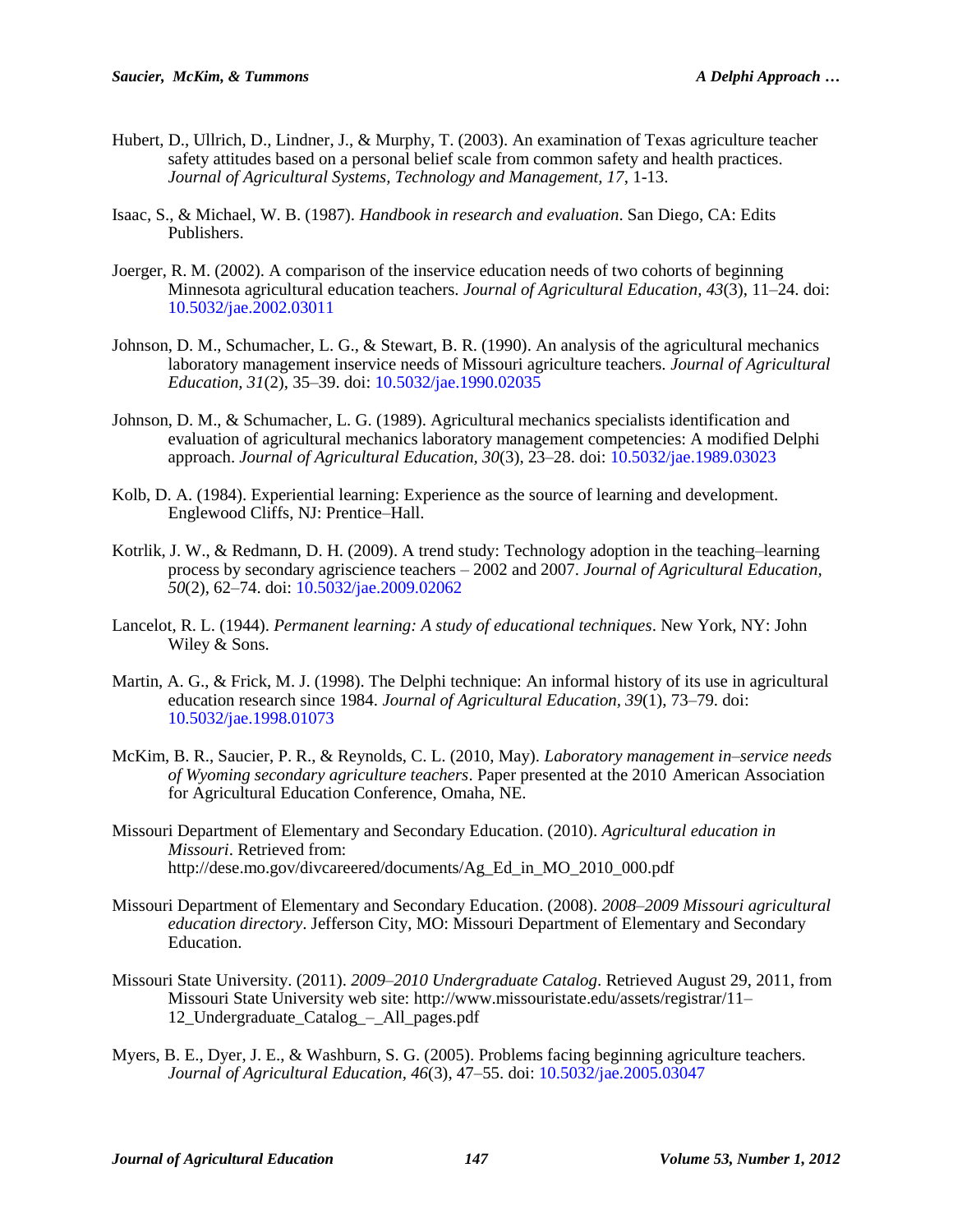- National FFA Organization. (2010). *FFA & agriculture statistics*. Retrieved from https://www.ffa.org/About/WhoWeAre/Pages/Statistics.aspx
- Northwest Missouri State University. (2011). *Agricultural Education Degree Program*. Retrieved from Northwest Missouri State University web site: http://www.nwmissouri.edu/advisementassistance/pdf/agriculture/BSEdAgEd.pdf
- Osborne, E. W. (Ed.) (2007). *National research agenda for agricultural education and communication: 2007–2010.* Gainesville, FL: Department of Agricultural Education and Communication.
- Osborne, E. W., & Dyer, J. E. (2000). Attitudes of Illinois agriscience students and their parents toward agriculture and agricultural education programs. *Journal of Agricultural Education, 41*(3), 50–59. doi: [10.5032/jae.2000.03050](http://dx.doi.org/10.5032/jae.2000.03050)
- Parr, B. A., Edwards, M. C., & Leising, J. G. (2008). Does a curriculum integration intervention to improve the mathematics achievement of students diminish their acquisition of technical competence? An experimental study in agricultural mechanics. *Journal of Agricultural Education, 49*(1), 61–71. doi: [10.5032/jae.2008.01061](http://dx.doi.org/10.5032/jae.2008.01061)
- Ramsey, J. W., & Edwards, M. C. (2010, April). *Entry–level technical skills that agricultural industry experts expect students to learn through participation in the supervised agricultural experience component of secondary agricultural education: A Delphi study.* Paper presented at the 2010 Western AAAE Research Conference, Great Falls, MT*.*
- Saucier, P. R., & McKim, B. R. (2010, November). *Agricultural mechanics laboratory management professional development needs of Texas agricultural education student teachers.* Paper presented at the 2010 Association for Career and Technical Education Conference, Las Vegas, NV.
- Saucier, P. R., Terry, Jr., R., & Schumacher, L. G. (2009, February). *Laboratory management in–service needs of Missouri agricultural educators.* Paper presented at the Southern Region Conference of the American Association for Agricultural Education, Atlanta, GA.
- Schlautman, N. J., & Silletto, T. A. (1992). Analysis of laboratory management competencies in Nebraska agricultural education programs. *Journal of Agricultural Education, 33*(4), 2–8. doi: [10.5032/jae.1992.04002](http://dx.doi.org/10.5032/jae.1992.04002)
- Schön, D. A. (1983). *The reflective practitioner: How professionals think in action*. New York, NY: Basic Books.
- Shinn, G. C., Wingenbach, G. J., Briers, G.E., Lindner, J. R., & Baker, M. (2009). Forecasting doctoral– level content in international agricultural and extension education – 2010: Viewpoint of fifteen engaged scholars. *Journal of International Agricultural and Extension Education, 16*(1), 57–71.
- Stitt–Gohdes, W. L., & Crews, T. B. (2004). The Delphi technique: A research strategy for career and technical education. *Journal of Career and Technical Education, 20*(2), 55–67.
- Swan, M. K. (1992, December). *An analysis of agricultural mechanics safety practices in agricultural science laboratories*. Paper presented at the American Vocational Association Convention*,* St. Louis, MO.